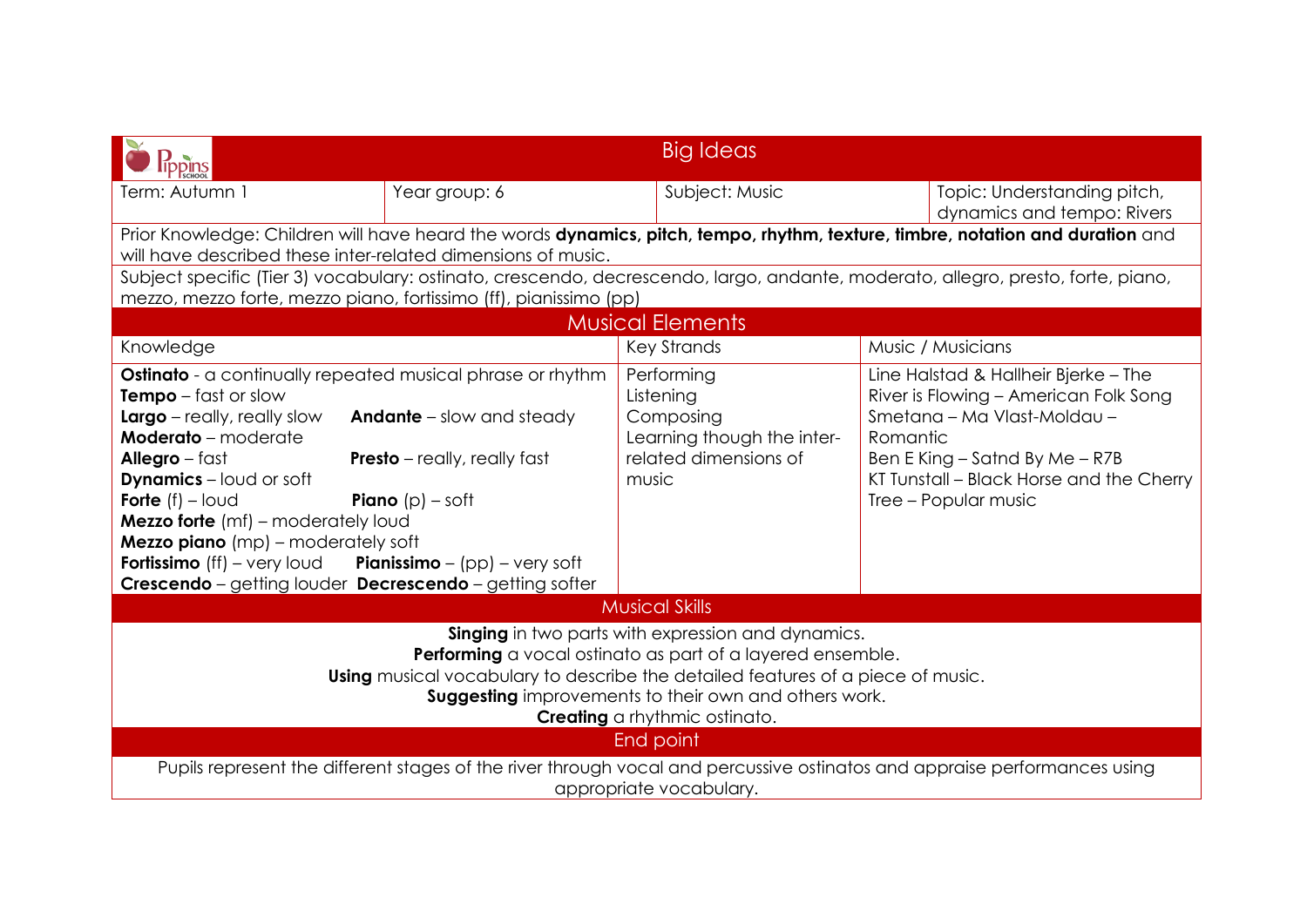| <b>Big Ideas</b>                                                                                                                                                                                                                                                                                                                                                                                                                                 |                                                                                                                                                                                                                                                                                                                                                                                                                                                                                 |  |  |  |
|--------------------------------------------------------------------------------------------------------------------------------------------------------------------------------------------------------------------------------------------------------------------------------------------------------------------------------------------------------------------------------------------------------------------------------------------------|---------------------------------------------------------------------------------------------------------------------------------------------------------------------------------------------------------------------------------------------------------------------------------------------------------------------------------------------------------------------------------------------------------------------------------------------------------------------------------|--|--|--|
|                                                                                                                                                                                                                                                                                                                                                                                                                                                  | Topic: Songs of World War 2                                                                                                                                                                                                                                                                                                                                                                                                                                                     |  |  |  |
|                                                                                                                                                                                                                                                                                                                                                                                                                                                  | Prior Knowledge: Children will have heard the words dynamics, pitch, tempo, rhythm, texture, timbre, notation and duration and                                                                                                                                                                                                                                                                                                                                                  |  |  |  |
|                                                                                                                                                                                                                                                                                                                                                                                                                                                  |                                                                                                                                                                                                                                                                                                                                                                                                                                                                                 |  |  |  |
|                                                                                                                                                                                                                                                                                                                                                                                                                                                  | Subject specific (Tier 3) vocabulary: morale, troops, Vera Lynn, tempo, dynamics, melody, diaphragm, octave, Solfa scale, pitch,                                                                                                                                                                                                                                                                                                                                                |  |  |  |
|                                                                                                                                                                                                                                                                                                                                                                                                                                                  |                                                                                                                                                                                                                                                                                                                                                                                                                                                                                 |  |  |  |
|                                                                                                                                                                                                                                                                                                                                                                                                                                                  |                                                                                                                                                                                                                                                                                                                                                                                                                                                                                 |  |  |  |
|                                                                                                                                                                                                                                                                                                                                                                                                                                                  | Music/ Musicians                                                                                                                                                                                                                                                                                                                                                                                                                                                                |  |  |  |
| Performing<br>Listening<br>The history of<br>music<br>Learning though<br>the inter-related<br>dimensions of<br>music                                                                                                                                                                                                                                                                                                                             | Composed and lyrics by Felix Powell,<br>performed by Sarah Frecknall - Pack<br>Up Your Troubles - Popular music<br>Composed by Hughie Charles, lyrics<br>by Hughie Charles and Ross Parker,<br>performed by Sarah Frecknall - We'll<br>Meet Again - Popular Music<br>Composed by Walter Kent, and<br>lyrics by Nat Burton, performed by<br>Sarah Frecknall - The White Cliffs of<br>Dover - Popular music<br>Julie Andrews - 'Do-Re-Mi' The Sound<br>of Music - Musical Theatre |  |  |  |
|                                                                                                                                                                                                                                                                                                                                                                                                                                                  |                                                                                                                                                                                                                                                                                                                                                                                                                                                                                 |  |  |  |
| <b>Musical Skills</b><br>Singing a war-time favourite with expression and dynamics.<br><b>Improving</b> accuracy in pitch using the Solfa Scale.<br>Singing different parts to create a harmony. Performing a melody from a notated score.<br><b>Recognising</b> the stylistic features of the music of WW2.<br><b>Identifying</b> pitch changes in music.<br><b>Understanding</b> what war-time music sounded like in WW1 and WW2.<br>End point |                                                                                                                                                                                                                                                                                                                                                                                                                                                                                 |  |  |  |
| Children will follow scores with a good sense of timing, singing in parts.                                                                                                                                                                                                                                                                                                                                                                       |                                                                                                                                                                                                                                                                                                                                                                                                                                                                                 |  |  |  |
|                                                                                                                                                                                                                                                                                                                                                                                                                                                  | Subject: Music<br><b>Musical Elements</b><br><b>Key Strands</b>                                                                                                                                                                                                                                                                                                                                                                                                                 |  |  |  |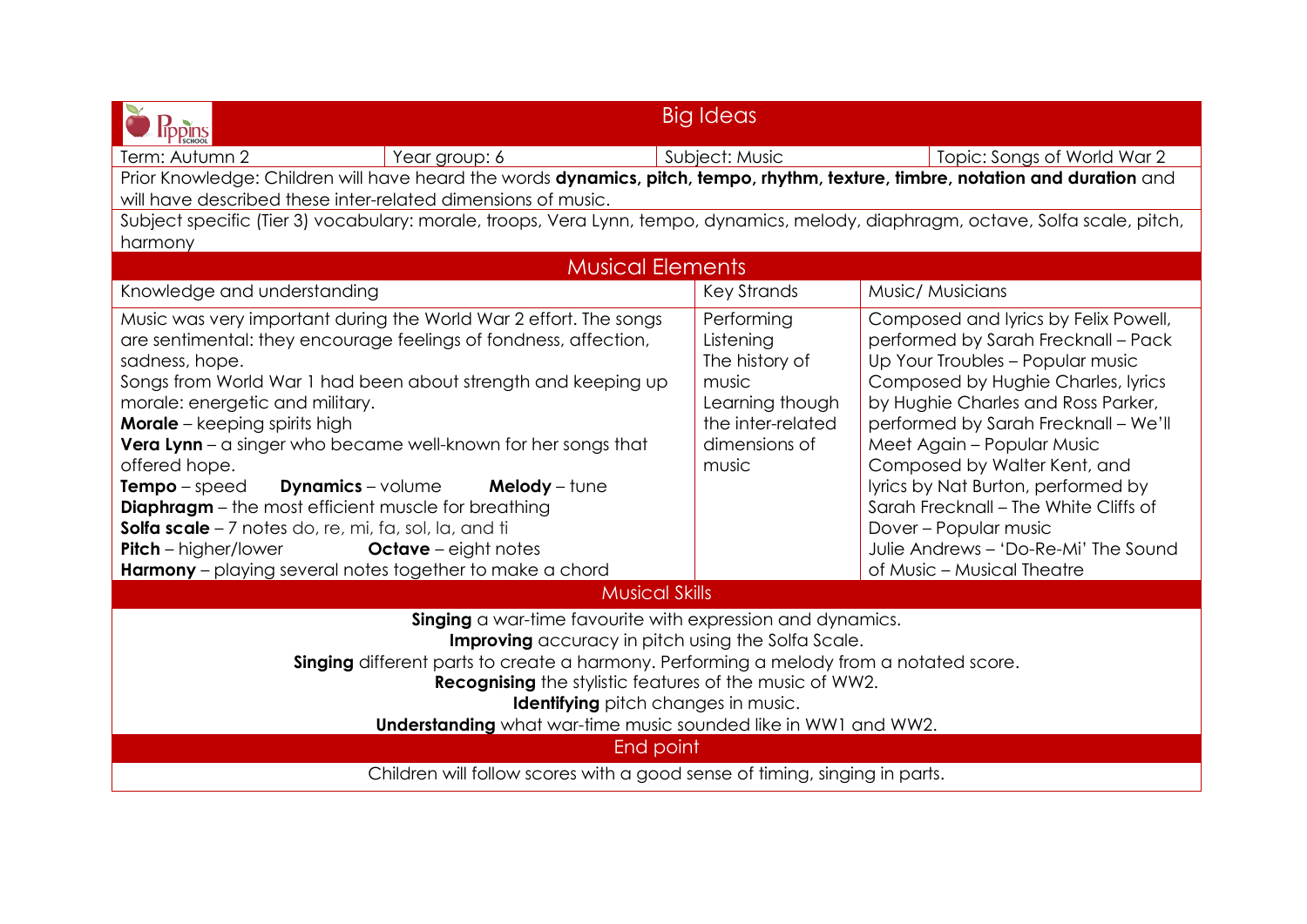| ppins                                                                                                                                                                                                                                                                                                                          |               |                                                                                                        | Big Ideas                                                           |                                                              |
|--------------------------------------------------------------------------------------------------------------------------------------------------------------------------------------------------------------------------------------------------------------------------------------------------------------------------------|---------------|--------------------------------------------------------------------------------------------------------|---------------------------------------------------------------------|--------------------------------------------------------------|
| Term: Spring 1                                                                                                                                                                                                                                                                                                                 | Year group: 6 |                                                                                                        | Subject: Music                                                      | Topic: Dynamics, pitch and texture<br>(Theme: Fingal's Cave) |
| Prior Knowledge: Children will have heard the words dynamics, pitch, tempo, rhythm, texture, timbre, notation and duration and<br>will have described these inter-related dimensions of music. Children have previously used graphic scores.                                                                                   |               |                                                                                                        |                                                                     |                                                              |
| Subject specific (Tier 3) vocabulary: dynamics, pitch, texture, conductor, graphic scores                                                                                                                                                                                                                                      |               |                                                                                                        |                                                                     |                                                              |
|                                                                                                                                                                                                                                                                                                                                |               |                                                                                                        | <b>Musical Elements</b>                                             |                                                              |
| Knowledge and understanding                                                                                                                                                                                                                                                                                                    |               | <b>Key Strands</b>                                                                                     | Music/ Musicians                                                    |                                                              |
| <b>Dynamics</b> - volume<br><b>Pitch</b> – high or low<br><b>Texture</b> – layers of music<br><b>Conductor</b> – signal to the performers<br><b>Graphic scores</b> – a pictorial representation<br>of sound<br><b>Notation</b> - symbols used to represent music<br>played or sung                                             |               | Performing<br>Listening<br>Composing<br>Learning though<br>the inter-related<br>dimensions of<br>music | Felix Mendelssohn - Hebrides Overture (Fingal's Cave) -<br>Romantic |                                                              |
|                                                                                                                                                                                                                                                                                                                                |               |                                                                                                        | <b>Musical Skills</b>                                               |                                                              |
| Following a conductor to perform. Improvising as a group and class to create wave sounds featuring changes in dynamics,<br>texture and pitch.<br>Appraising the work of a classical composer.<br><b>Characterising music using language.</b><br>Notating ideas to create a wave composition using dynamics, pitch and texture. |               |                                                                                                        |                                                                     |                                                              |
| End point                                                                                                                                                                                                                                                                                                                      |               |                                                                                                        |                                                                     |                                                              |
| Children will represent the waves through music, using dynamics, texture and pitch to create a group composition, inspired by<br>Fingal's Cave by Mendelssohn.                                                                                                                                                                 |               |                                                                                                        |                                                                     |                                                              |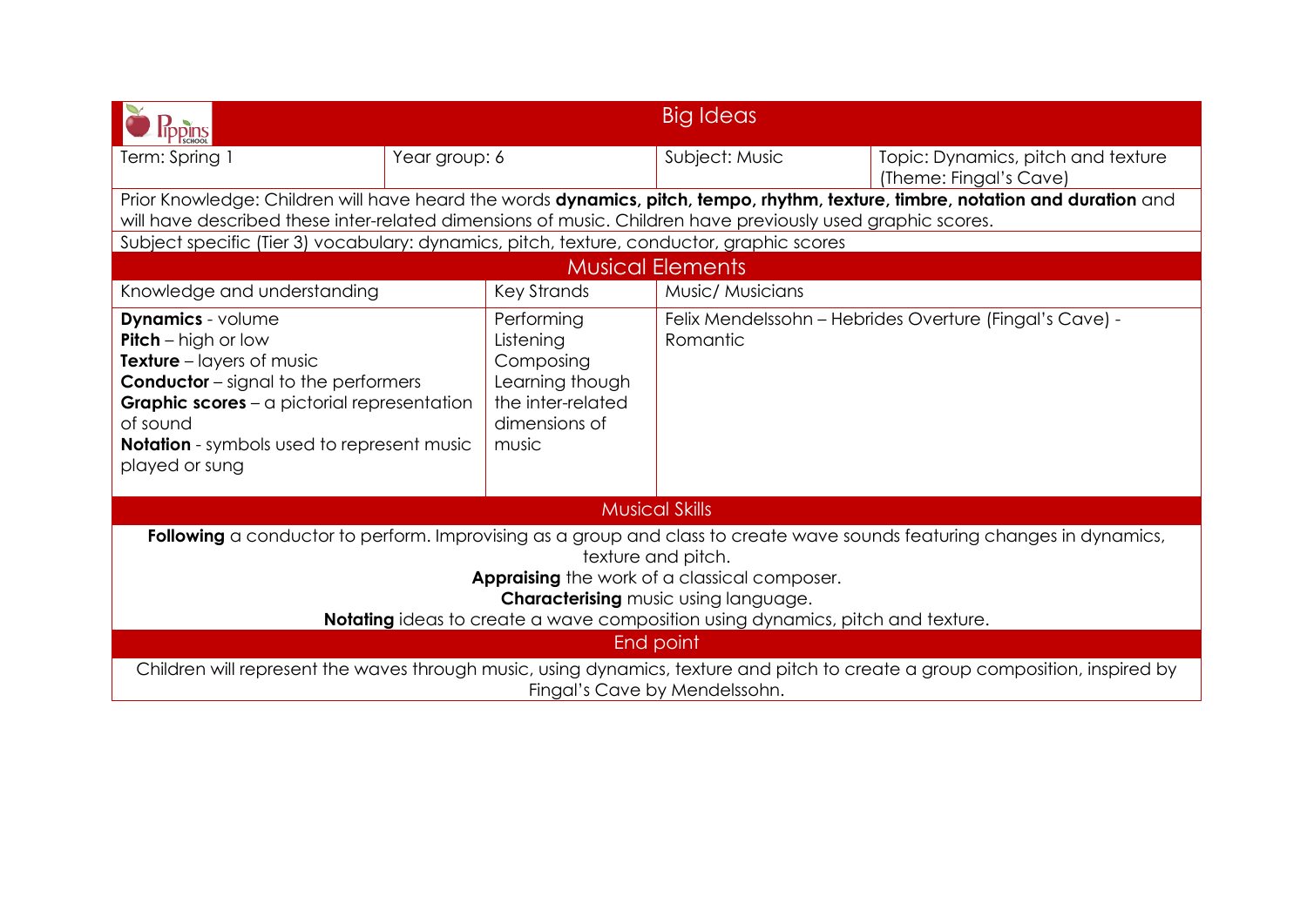| <b>lippins</b>                                                                                                                                                                                                                                                                                                                                                                                                                                                                                                                                                                                     | <b>Big Ideas</b>                                                                                                                     |                                                              |  |  |
|----------------------------------------------------------------------------------------------------------------------------------------------------------------------------------------------------------------------------------------------------------------------------------------------------------------------------------------------------------------------------------------------------------------------------------------------------------------------------------------------------------------------------------------------------------------------------------------------------|--------------------------------------------------------------------------------------------------------------------------------------|--------------------------------------------------------------|--|--|
| Year group: 6<br>Term: Spring 2                                                                                                                                                                                                                                                                                                                                                                                                                                                                                                                                                                    | Subject: Music                                                                                                                       | <b>Topic: Advance Rhythms</b>                                |  |  |
| Prior Knowledge: Children will have heard the words dynamics, pitch, tempo, rhythm, texture, timbre, notation and duration and                                                                                                                                                                                                                                                                                                                                                                                                                                                                     |                                                                                                                                      |                                                              |  |  |
| will have described these inter-related dimensions of music.                                                                                                                                                                                                                                                                                                                                                                                                                                                                                                                                       |                                                                                                                                      |                                                              |  |  |
| Subject specific (Tier 3) vocabulary: Kodaly, crochet, quaver, minim, rest, ensemble, rhythm, pulse, Solfa scale, notation, chant,                                                                                                                                                                                                                                                                                                                                                                                                                                                                 |                                                                                                                                      |                                                              |  |  |
| unison, syllables                                                                                                                                                                                                                                                                                                                                                                                                                                                                                                                                                                                  |                                                                                                                                      |                                                              |  |  |
| <b>Musical Elements</b>                                                                                                                                                                                                                                                                                                                                                                                                                                                                                                                                                                            |                                                                                                                                      |                                                              |  |  |
| Knowledge                                                                                                                                                                                                                                                                                                                                                                                                                                                                                                                                                                                          | <b>Key Strands</b>                                                                                                                   | Music/ Musicians                                             |  |  |
| Kodaly (Ko-Dye) - TA (one beat - crochet), TiTi, (one beat, two notes<br>- quavers) SH (rest for one beat), TWO (two beats - minim)<br><b>Ensemble</b> – a group performance<br><b>Rhythm</b> - a regular repeated pattern of sound<br>Pulse/beat - steady, like a heartbeat<br><b>Pitch</b> – high or low<br>Solfa Scale - 7 notes do, re, mi, fa, sol, la, and ti<br><b>Notation</b> - symbols used to represent music played or sung<br><b>Chant</b> – words spoken or sung over and over<br><b>Unison</b> – at the same time<br><b>Syllables</b> – the parts into which words can be separated | Performing<br>Listening<br>Composing<br>The history of<br>music<br>Learning<br>though the<br>inter-related<br>dimensions of<br>music | Steve Reich - Clapping Music -<br>Minimalism, modern classic |  |  |
| <b>Musical Skills</b>                                                                                                                                                                                                                                                                                                                                                                                                                                                                                                                                                                              |                                                                                                                                      |                                                              |  |  |
| Performing a rhythmic canon as a class by clapping.<br>Performing a composition by following their own notation.<br>Notating a song by listening to the pulse.<br><b>Identifying</b> the difference between pulse and rhythm.<br><b>Constructively</b> critique compositions, using musical vocabulary.<br>Improvising and composing rhythms using the Kodaly Method.<br><b>Using</b> knowledge of rhythm to compose a simple rhythm.<br>Learning about different method for teaching music<br>End point                                                                                           |                                                                                                                                      |                                                              |  |  |
| Children develop a sense of pulse before composing and notating a piece of their own.                                                                                                                                                                                                                                                                                                                                                                                                                                                                                                              |                                                                                                                                      |                                                              |  |  |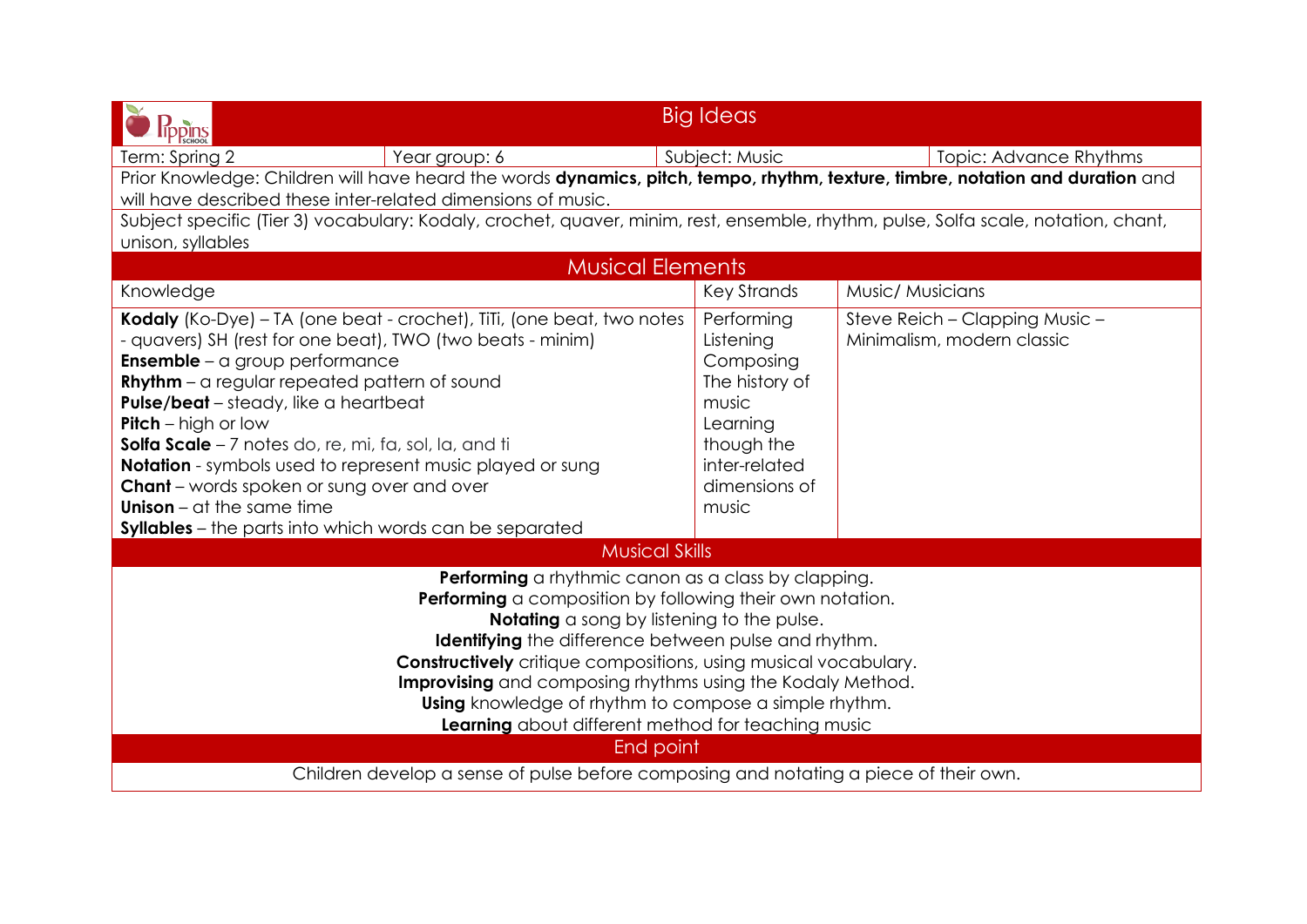| <b>lippins</b>                                                                                                                                     | <b>Big Ideas</b> |                    |                               |  |
|----------------------------------------------------------------------------------------------------------------------------------------------------|------------------|--------------------|-------------------------------|--|
| Term: Summer 1<br>Year group: 6                                                                                                                    | Subject: Music   |                    | Topic: Transposition: Pop art |  |
| Prior Knowledge: Children will have heard the words dynamics, pitch, tempo, rhythm, texture, timbre, notation and duration and                     |                  |                    |                               |  |
| will have described these inter-related dimensions of music. Children have previously learnt about the sections of an orchestra                    |                  |                    |                               |  |
| and the sounds made by some instruments within those sections.                                                                                     |                  |                    |                               |  |
| Subject specific (Tier 3) vocabulary: Pop Art, orchestra, instrument, sections, variations, powerful, energetic, relaxing, pizzicato,              |                  |                    |                               |  |
| ensemble                                                                                                                                           |                  |                    |                               |  |
| <b>Musical Elements</b>                                                                                                                            |                  |                    |                               |  |
| Knowledge and understanding                                                                                                                        |                  | <b>Key Strands</b> | Music /Musicians              |  |
| Pop Art is a bright and colourful style of art inspired by household items, celebrities and                                                        |                  | Performing         | Benjamin Britten-             |  |
| comics of the 50s and 60s.                                                                                                                         |                  | Listening          | The Young Person's            |  |
| <b>Theme and variation</b> $-\alpha$ tune performed in different ways                                                                              |                  | Composing          | Guide to the                  |  |
| <b>Transposing</b> – changing the key, rhythm, reversing the order                                                                                 |                  | The history of     | Orchestra                     |  |
| Woodwind: Oboe, Cor anglais, Bassoon, Contrabassoon, Flute, Piccolo, Clarinet, Bass                                                                |                  | music              |                               |  |
| clarinet                                                                                                                                           |                  | Learning though    |                               |  |
| <b>Brass:</b> Trumpet, Trombone, French horn, Tuba – played by buzzing into a mouthpiece                                                           |                  | the inter-related  |                               |  |
| <b>String</b> - violin, Viola, Cello, Double bass, harp                                                                                            |                  | dimensions of      |                               |  |
| Percussion - Xylophone, Timpani, Hand bell, Tambourine, Snare drum and lots more.                                                                  |                  | music              |                               |  |
| <b>Pizzicato</b> - plucking strings                                                                                                                |                  |                    |                               |  |
| <b>Diaphragm</b> - the most efficient muscle for breathing                                                                                         |                  |                    |                               |  |
| Melody - tune<br><b>Rhythm</b> – a regular repeated pattern of sound                                                                               |                  |                    |                               |  |
| Semi-quaver - quarter of a beat (TIKI-TIKI)<br><b>Quaver</b> – half a beat (TI)                                                                    |                  |                    |                               |  |
| TI-TIKI - quaver followed by two semi quavers                                                                                                      |                  |                    |                               |  |
| TIKI-TI - two semi-quavers followed by a quaver                                                                                                    |                  |                    |                               |  |
| <b>Musical Skills</b>                                                                                                                              |                  |                    |                               |  |
| Keeping the pulse when performing a rhythm.                                                                                                        |                  |                    |                               |  |
| Performing rhythms using the Kodaly method.                                                                                                        |                  |                    |                               |  |
| <b>Identifying</b> the sounds of different instruments.                                                                                            |                  |                    |                               |  |
| <b>Recalling</b> sounds with increasing aural memory.                                                                                              |                  |                    |                               |  |
| <b>Relating</b> music to art.                                                                                                                      |                  |                    |                               |  |
| Composing a rhythmic theme and present it as different variations.                                                                                 |                  |                    |                               |  |
| Developing an understanding of how the orchestra is put together.                                                                                  |                  |                    |                               |  |
| End point                                                                                                                                          |                  |                    |                               |  |
| Children will create their own theme and variations taking inspiration from the Pop Art movement and their understanding of<br>repeating patterns. |                  |                    |                               |  |
|                                                                                                                                                    |                  |                    |                               |  |